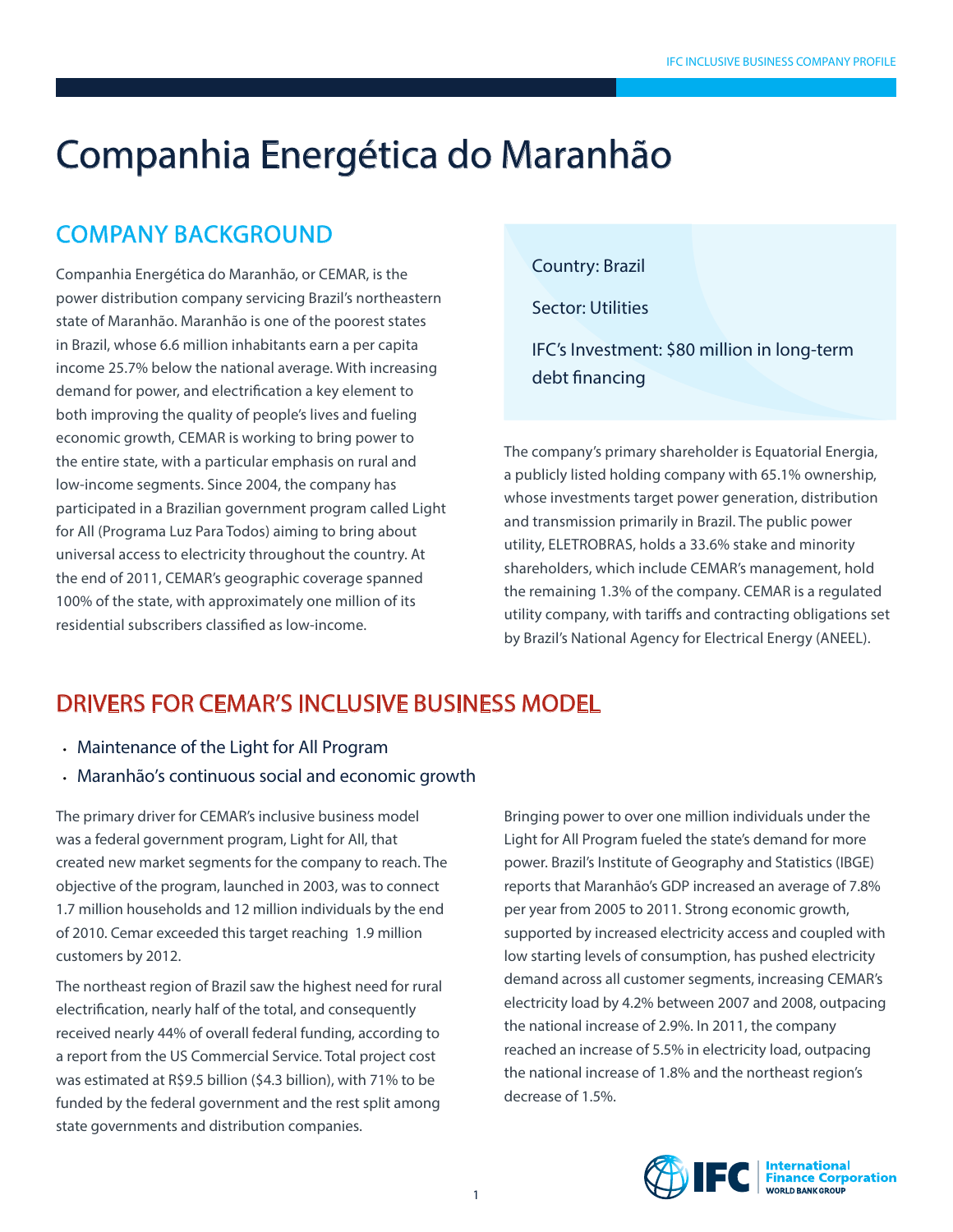#### cemar's Inclusive Business Model

CEMAR's concession mandates it to continuously invest in its distribution network, but reaching Maranhão's rural and low-income populations presented the company with a number of challenges.

Expanding infrastructure into rural and sparsely populated areas represented significant capital expenditures. Moreover, the potential customer base was approximately 88% residential – of whom about 70% were low-income – meaning their power needs and tariff categories would be relatively low. Yet the needs for power were clear, and for CEMAR this represented a hugely untapped customer base. The challenge was therefore to develop the rural power market both profitably and inclusively.

In 2004, GP Investimentos, a private equity firm and the former parent company of Equatorial, took control of CEMAR, which was left financially adrift in the wake of Brazil's 2001 energy crisis. Under the direction of GP Investimentos, CEMAR adopted a new strategy, focusing on building a strong, stable platform for future growth and rural electrification. At the same time, the government of Brazil launched the Light for All program providing the needed incentives to stimulate demand and develop these rural markets.



The modernization also led to significant reductions in the frequency and duration of service disruptions and boosted service quality and customer satisfaction

The company underwent major organizational and operational restructuring, which focused on efficiency improvements in three main areas. First, CEMAR invested heavily in modernizing and expanding its distribution network, including replacing obsolete equipment, installing new distribution lines and sub-stations and voltage regulating equipment. The modernization mitigated technical power losses, a particular concern given that Maranhão lacks any generation capacity and reaching rural areas requires transmission lines to traverse greater distances. Reducing commercial losses was another key component, addressed by many operational improvements to the network, such as upgrading information systems, enabling precise GPS-based location for distribution poles and automating network operations. This enabled CEMAR to improve collection rates and combat electricity theft. The modernization also led to significant reductions in the frequency and duration of service disruptions and boosted service quality and customer satisfaction.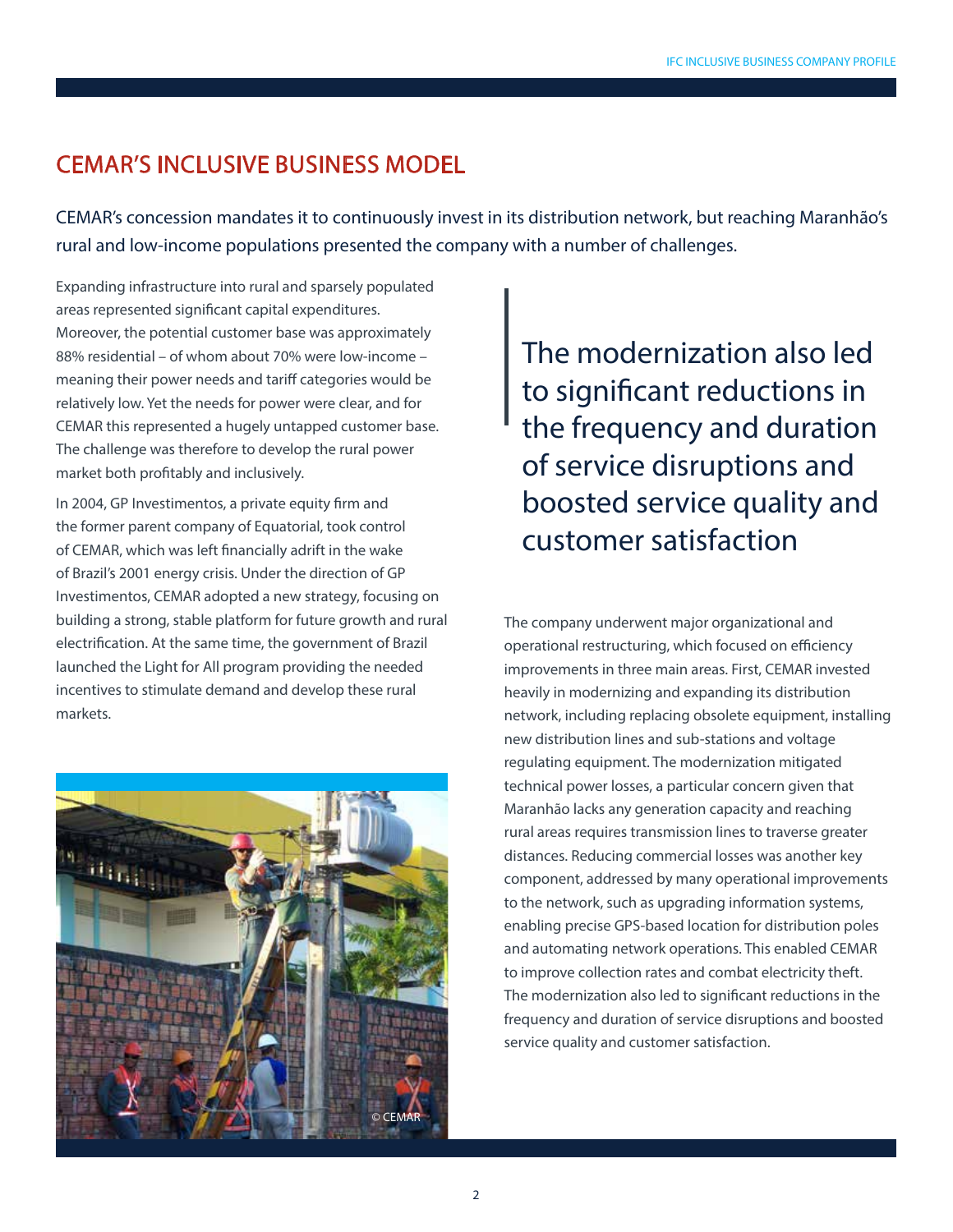

Finally, the management structure was dramatically overhauled, focusing on reducing costs and increasing productivity. Regional departments were eliminated, and the management structure was reduced from seven layers to three. Many operational aspects were outsourced, such as billing, customer service, and network maintenance. CEMAR focused on providing stronger incentives, including performance-based bonuses for all its employees and stock options for management.

The Light for All program was designed to reduce capital costs, as low-income and rural customers would have been unable to bear the initial connection costs

CEMAR's enrollment as an implementing agency in the government's Light for All program obliged the company to electrify the entire state of Maranhão and to contribute 15% of the costs while government grants and subsidized loans comprised the rest. This was designed to reduce capital costs, as low-income and rural customers would have been unable to bear the initial connection costs. The government also provided incentives to promote demand in rural markets through a low-income consumer subsidy. This program allowed residential customers classified as lowincome to receive a reduction of up to 65% off their energy bills, with the reduction depending on the amount of power consumed, such that the lowest users paid the lowest rates. In July 2012, 48.3% of CEMAR's customers were eligible for the low-income rebate due to new regulation procedure established by ANEEL.